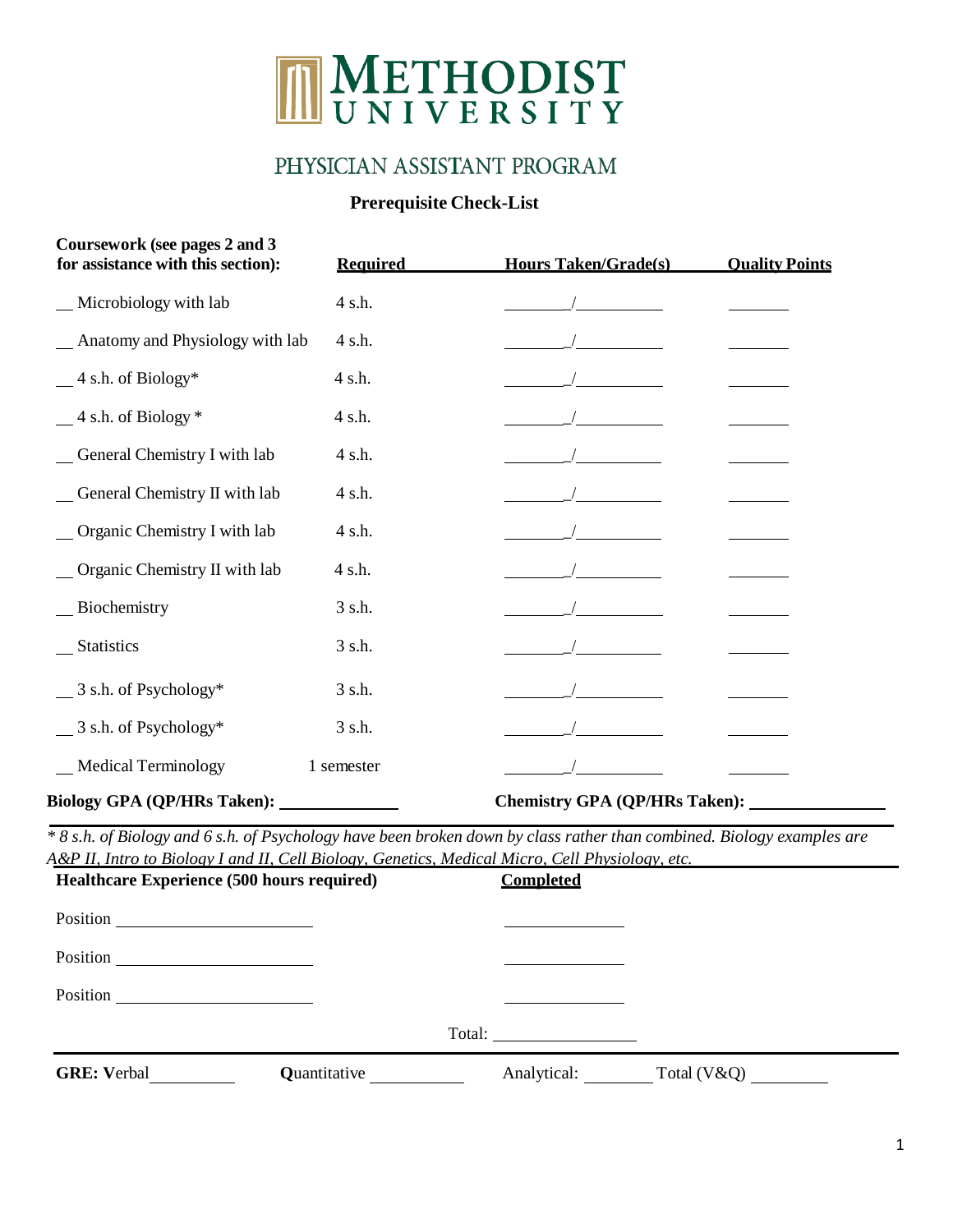#### **Coursework: Determining Your Prerequisite GPA**

The following information will help you determine an unofficial grade point average for the required prerequisites. Again, this information is not official and applicants should be aware the program reserves the right to determine a GPA different than applicants. This checklist is to be used only as a guideline to help determine what classes have been taken, what classes have not been taken, and which classes need to be retaken. Any classes with a "C-"or lower **will not be accepted.**

#### **How to calculate a GPA:**

To help determine your GPA each class is given a semester hour (s.h.) credit, a letter grade, and quality/grade points. Quality points are calculated by multiplying the number of semester hours times the numerical value assigned to the letter grade (see below for numerical assignments).

| <b>Point Systems</b> |                |
|----------------------|----------------|
| $A=4$ pts.           | $C = 2.0$ pts. |
| $A - 3.7$ pts.       | $C - 1.7$ pts. |
| $B+=3.3$ pts.        | $D+=1.3$ pts.  |
| $B = 3$ pts.         | $D = 1$ pts.   |
| $B - = 2.7$ pts.     | $D - 7$ pts.   |
| $C+=2.3$ pts.        | $F = 0$ pts.   |

For example, if an applicant has taken an Anatomy and Physiology course with 3 s.h. of lecture and 1 s.h. of lab (total 4 s.h.), scores a letter grade of "B" they will receive 12 quality or grade points (4 s.h. X 3 pts = 12 Quality points).

To calculate the GPA: Total all semester hours and quality points, then divide quality points/semester hour.

| <b>Example 1:</b>                    | <b>Taken</b> | <b>Grade</b> | <b>Ouality Points/Grade Points</b> |
|--------------------------------------|--------------|--------------|------------------------------------|
| A&P with lab                         | 4 s.h.       | B            | 12                                 |
| Microbiology with lab                | 4 s.h.       | A            | 16                                 |
| <b>Genetics with lab</b>             | 4 s.h.       | <b>B-</b>    | 10.8                               |
| Cell biology with lab                | 4 s.h.       | $B+$         | 13.2                               |
| <b>General Chemistry I with lab</b>  | 4 s.h.       | $A-$         | 14.8                               |
| <b>General Chemistry II with lab</b> | 4 s.h.       | $\mathbf C$  | 8                                  |
| <b>Totals</b>                        | 24 s.h.      |              | 74.8 quality points                |

**<sup>74.8/24=</sup> 3.12 GPA**